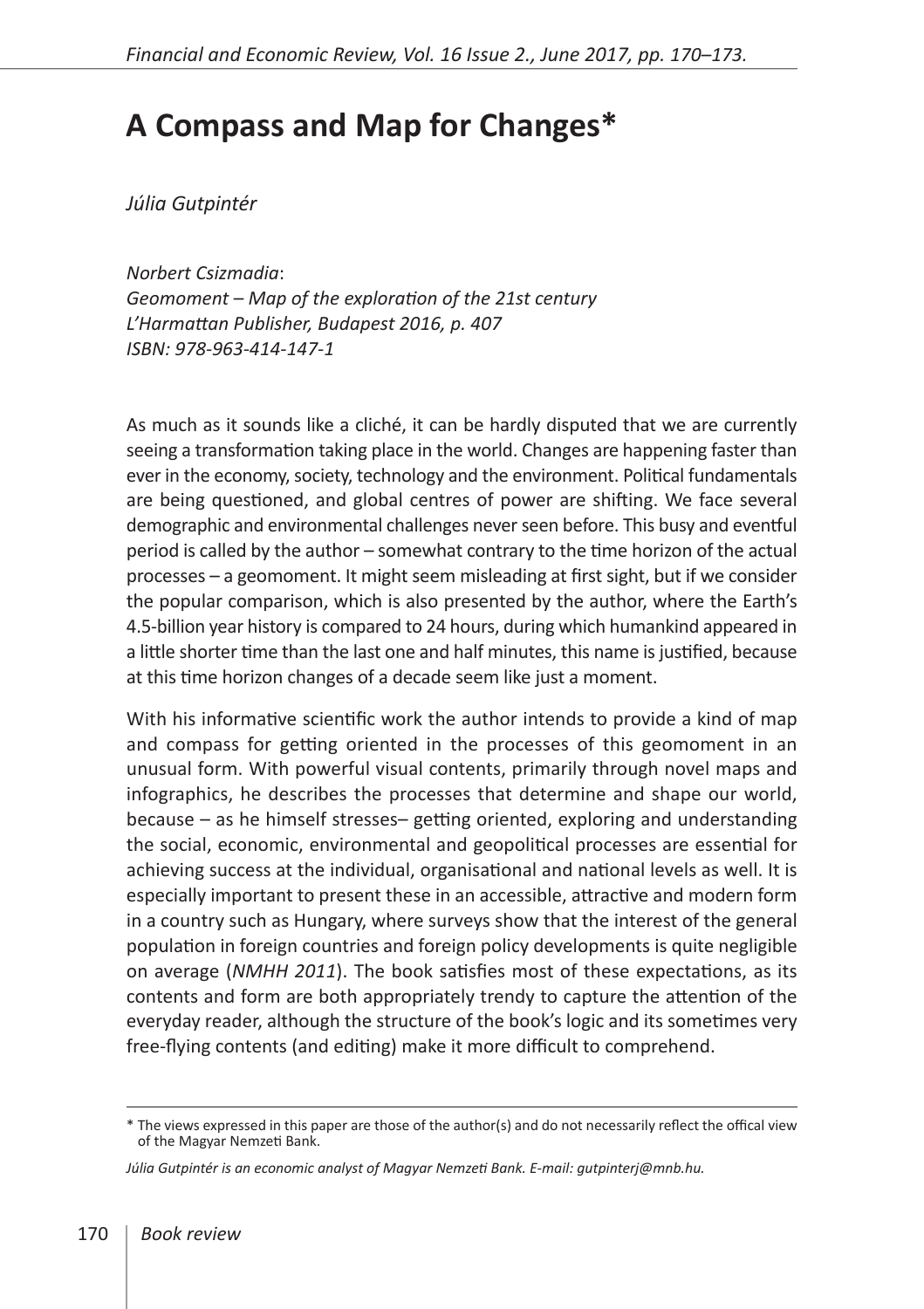In the book the author first defines the tool that we need to get oriented, which is nothing but geography itself. Accordingly, for the author geography is not primarily a science or an area of expertise, but rather one of the most efficient means to explore today's world. In the first chapter he explains the significance of geography, and in the second and third chapters he presents an exciting selection of interesting points about geography that provide a good run-up to the subsequent sections.

Urging the rediscovery of geography, the volume is closely related to the presumably global tendency in social sciences, which declares the inevitable appreciation of the geographical approach, even in international relations and policy (*e.g. Kaplan 2012*), in the role of cities in growth (*Glaeser 2014*), or in international trade (*Khanna 2016*). Considering the professional literature in Hungary, this work which goes beyond the framework of geography and regional science can also be associated with the efforts aimed at creating awareness of the spatiality and territoriality of the processes that had not been interpreted geographically earlier, and make this approach an operating logic. From this aspect, in Europe the paradigm of territorial cohesion can be considered a point of connection (see *Péti et al. 2009; Ricz – Salamin 2010*).

Owing to the spread of infocommunication technologies and the deepening of globalisation, in the 1990s several researchers envisaged a process which would render geography and territoriality completely insignificant. However, approximately one decade later spatiality became more important once again, and as a result of the works of Paul Krugman, it even became part of mainstream economics. Several significant thinkers deal with spatiality, and within that with the key role of cities in global socio-economic processes. These researchers have recognised that although in many cases it is possible to use infocommunication technologies to overcome the obstacles imposed by physical space, and the deregulation of world trade has made possible the spread of economic activities globally, there are still powerful spatial processes of concentration occurring in the economy, and the agglomeration effect and the role of cities are becoming more and more important. Actually, transnational companies plan their activities in terms of country groups in respect of sales and product markets, and at the same time, they implement production in sub-national regions, usually at the level of cities and their agglomeration. These companies have also recognised that their competitive advantages are concentrated in space. An appropriate level of concentration can be established only on highlighted points of space, in cities and their agglomeration, in certain regions; therefore, the economic role of these territorial levels has grown even more through the deepening of globalisation, which in turn has also resulted in competition of these territorial levels among each other. In the presentation of these thoughts in Hungary, the works of Imre Lengyel should be highlighted (*Lengyel 2010*).

The decrease in the significance of geographical space is also refuted by researches that emphasise the importance of personal encounters and interactions enabled by geographical proximity, compared to connections created and maintained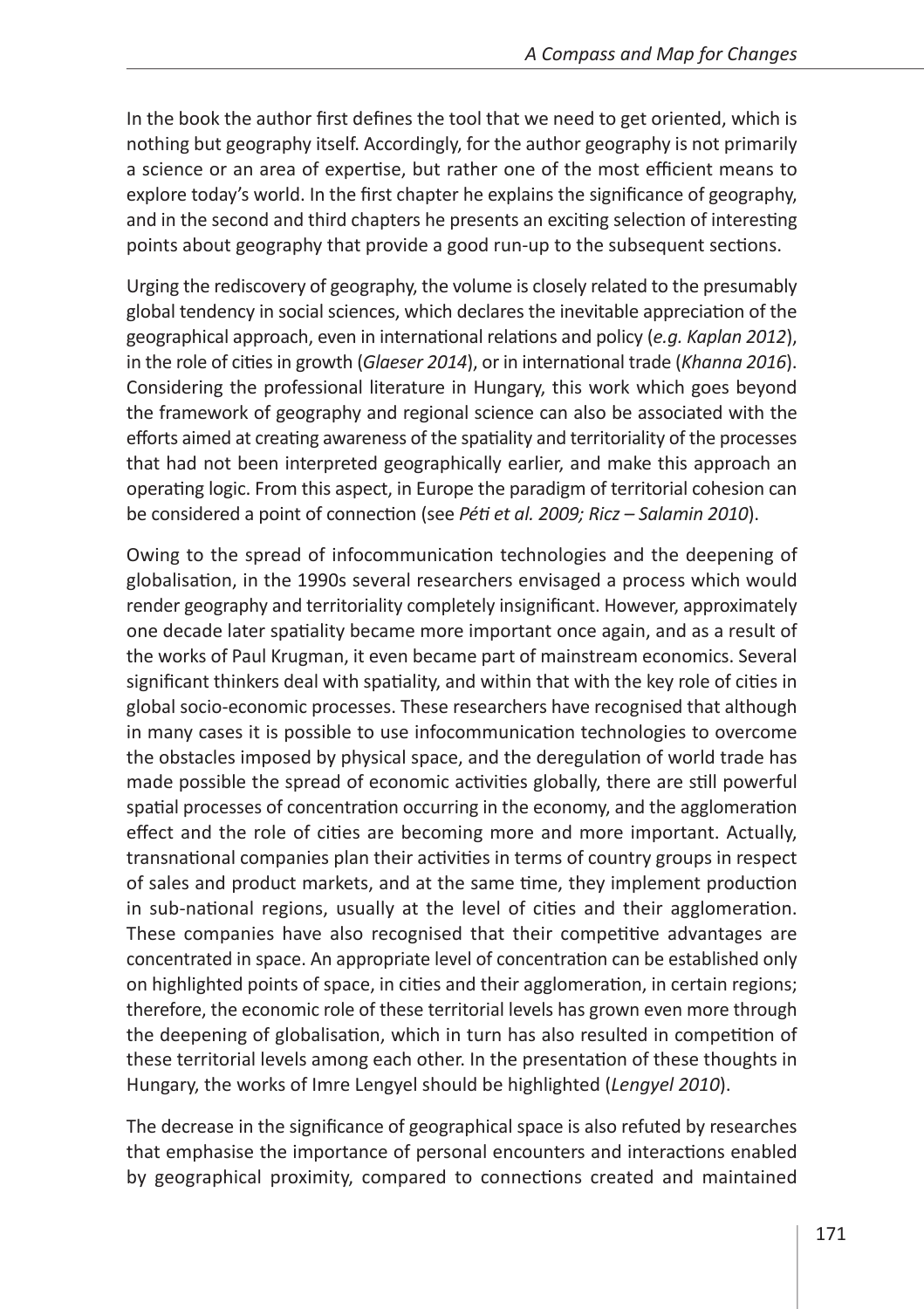electronically, both in general terms and in the context of innovation, productivity and other economic factors (*Glaeser 2014*).

At the same time, spatial features do not only determine the operation of the globalised world economy, as recent geopolitical developments – such as the annexation of the Crimean Peninsula by Russia – have also underlined the significance of territoriality and that we cannot disregard the spatial aspects of socio-economic features and geographical location itself.

Therefore, on the one hand, geography and spatiality are factors that shape global socio-economic processes and are also one of the keys of understanding them, since owing to their synthesising, interdisciplinary approach they enable the analysis and understanding of complex multi-dimensional social, economic and environmental processes. This capability and the interdisciplinary approach are especially important for the understanding of the ongoing multi-dimensional and multi-factorial processes.

In the second and third parts and, to a smaller extent, even in the last, fourth chapter of the first part, the author presents these macro-processes and their anticipated future courses by presenting selections from analyses of renowned strategic thinkers (Noah Raford, Parag Khanna, etc.) and organisations, think tanks (Stratfor, World Economic Forum, Economist Intelligence Unit, Roland Berger Institute etc.), without taking a critical approach.

Based on the synthesis of these analyses and visions, the author highlights three key areas that enable the best capturing of the processes of our time and also ensure the success of a particular country, region or city. These are fusions and creativity (part four), knowledge and technology (part five) and the cities themselves as the entities that actually concentrate these factors in space (part six).

Owing to their high population density, cities enable dense social and economic interactions that are the driving forces behind innovation, creativity and the emergence of new thoughts. Cities can ensure a favourable constellation of social, economic and physical environmental conditions, which enables the fast flow of new information, knowledge transfer and the interconnection of their residents by various modalities, through various networks and different platforms (public spaces, transport networks, digital networks).

In accordance with the major aims of the book, in the last section titled "Geomanifesto" the author also formulates proposals and gives advices on how we can be successful in the age of the geomoment at the individual, organisational or even at the country level. These include proposals aimed at improving the life of the individual, as well as elements that fundamentally determine a country strategy. Each of these proposals reflects on one of the processes that currently determine the world and is described in the book. The individual proposals are substantially